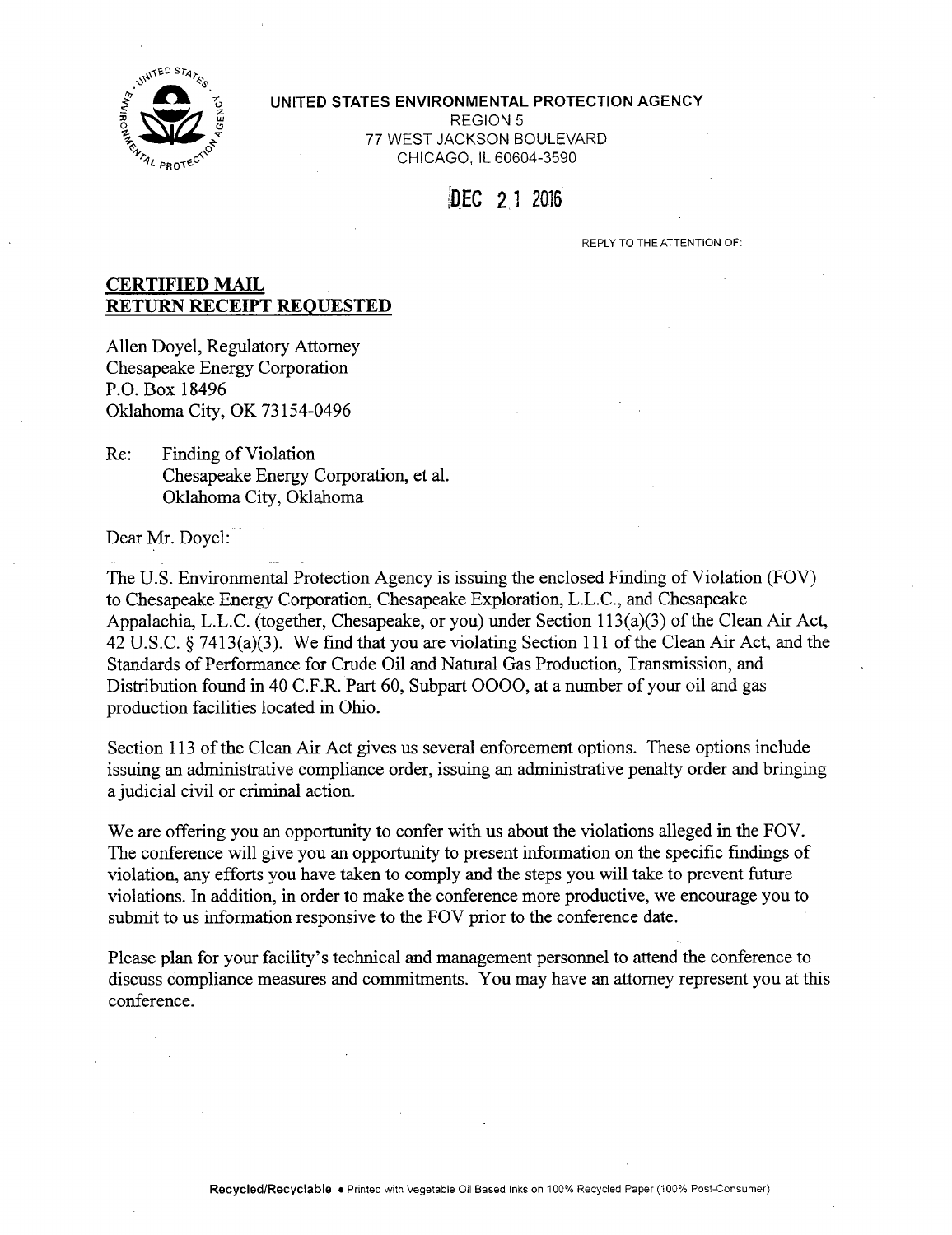The EPA contacts in this matter arc Natalie Topinka and Shilpa Patcl. You may contact Ms. Topinka at (312) 886-3853 or [topinka.natalic@cpa.gov,](mailto:topinka.natalic@cpa.gov) or Ms. Patcl at (312) 886-0120 or patcl.shilpa@epa.gov to request a conference. You should make the request within 10 calendar days following receipt of this letter. We should hold any conference within 30 calendar days following receipt of this letter.

Sincerely,

Finey for 4 Edward Nam

Director Air and Radiation Division

Enclosure

cc: Bob Hodanbosi, OEPA Melisa Witherspoon, OEPA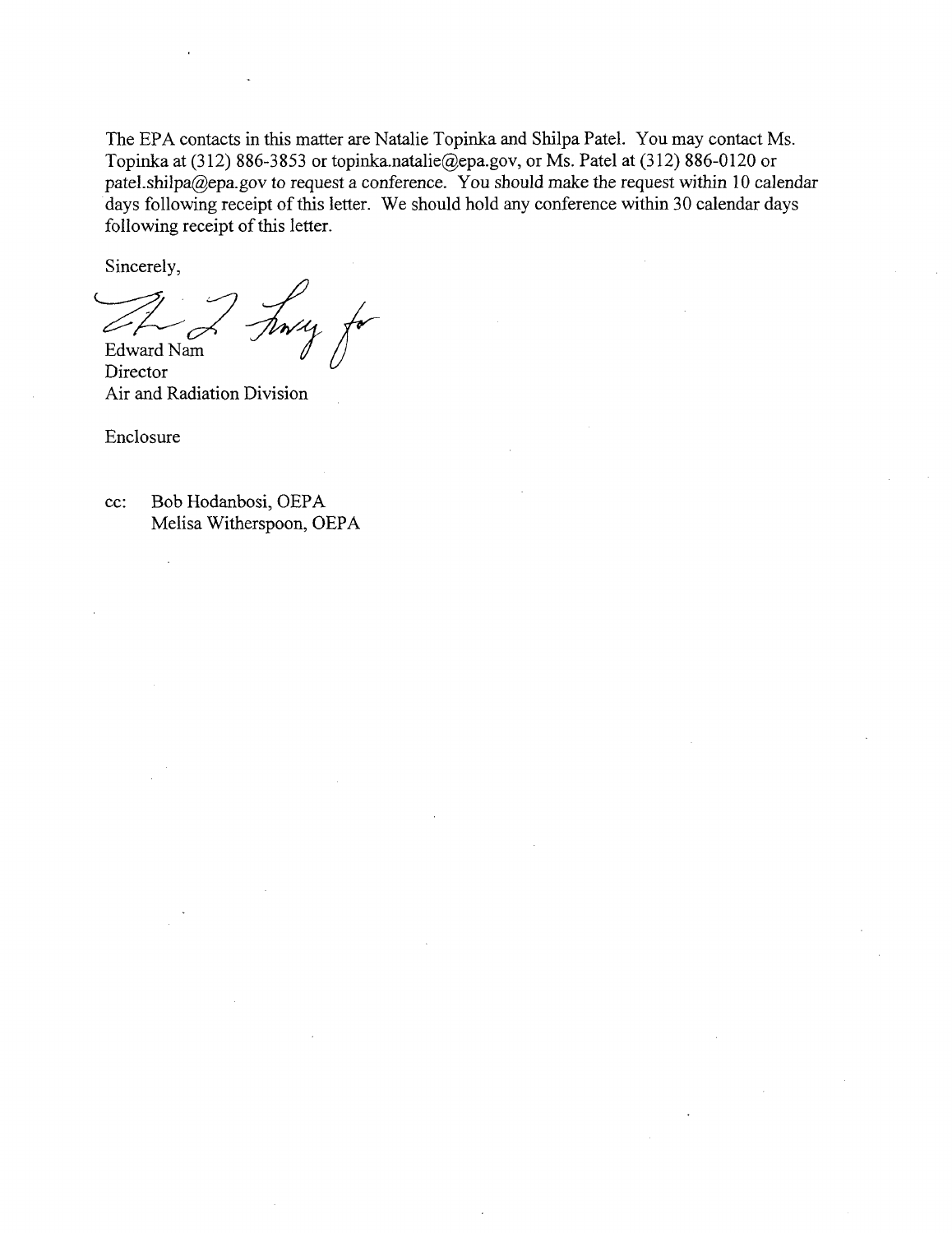5. Subpart OOOO, at 40 C.F.R. § 60.5365, provides, among other things, that owners and operators of one or more storage vessel affected facilities constructed, modified or reconstructed after August 23, 2011, and on or before September 18, 2015, are subject to the applicable provisions of Subpart 0000.

6. Subpart 0000, at 40 C.F.R. § 60.5365(e), provides that a storage vessel affected facility is a single storage vessel located in the oil and natural gas production segment, natural gas processing segment or natural gas transmission and storage segment, and has the potential for VOC emissions equal to or greater than 6 [tons per year] as determined according to this section.... The potential for VOC emissions must be calculated using a generally accepted model or calculation methodology, based on the maximum average daily throughput determined for a 30-day period of production prior to the applicable emission determination deadline specified in this section. The determination may take into account requirements under a legally and practically enforceable limit in an operating permit or other requirement established under a Federal, State, local or tribal authority.

7. Subpart 0000, at 40 C.F.R. § 60.5411(b), requires owners and operators of storage vessel affected facilities to ensure that covers on storage vessels meet certain requirements, including that the cover and all openings on the cover shall form a continuous impermeable barrier over the entire surface area of the liquid in the vessel; each cover opening shdl be secured in a closed sealed position except when certain activities are ongoing; and that each storage vessel thief hatch shall be equipped, maintained, and operated with a weighted mechanism or equivalent, to ensure the lid remains properly seated.

8. Subpart 0000, at 40 C.F.R. § 60.5411(c), requires owners and operators of storage vessels using a control device to control emissions to design its closed vent system to route all gases, vapors, and fumes emitted from the material in the storage vessel to a control device that meets the requirements of 40 C.F.R. § 60.5412(c) and (d); and to design and operate a closed vent system with no detectable emissions, as determined using olfactory, visual, and auditory inspections.

9. Subpart 0000, at 40 C.F.R. § 60.5410(h), requires owners and operators of storage vessel affected facilities to demonstrate initial compliance with Subpart OOOO for each storage vessel. In order to demonstrate initial compliance with Subpart OOOO, owners and operators must have completed five compliance requirements found elsewhere in Subpart OOOO: determining the potential VOC emission rate (40 C.F.R. § 60.5365(e)); reducing VOC emissions (40 C.F.R. § 60.5395(d)); meeting certain cover, closed vent and control device requirements, as applicable (40 C.F.R. § 60.5395(e), referencing, among other things, 40 C.F.R. § 60.5411(b) and (c)); meeting reporting requirements, including an initial annual report due no later than 90 days after the initial compliance period (40 C.F.R. § 60.5420(b)); and maintaining appropriate records (40 C.F.R. § 60.5420(c)).

10. Subpart OOOO, at 40 C.F.R. § 60.5370(b), requires that at all times, including periods of startup, shutdown, and malftmction, owners and operators shall maintain and operate any affected facility including associated air pollution control equipment in a manner consistent with good air pollution control practice for minimizing emissions. Determination of whether acceptable operating and maintenance procedures are being used will be based on information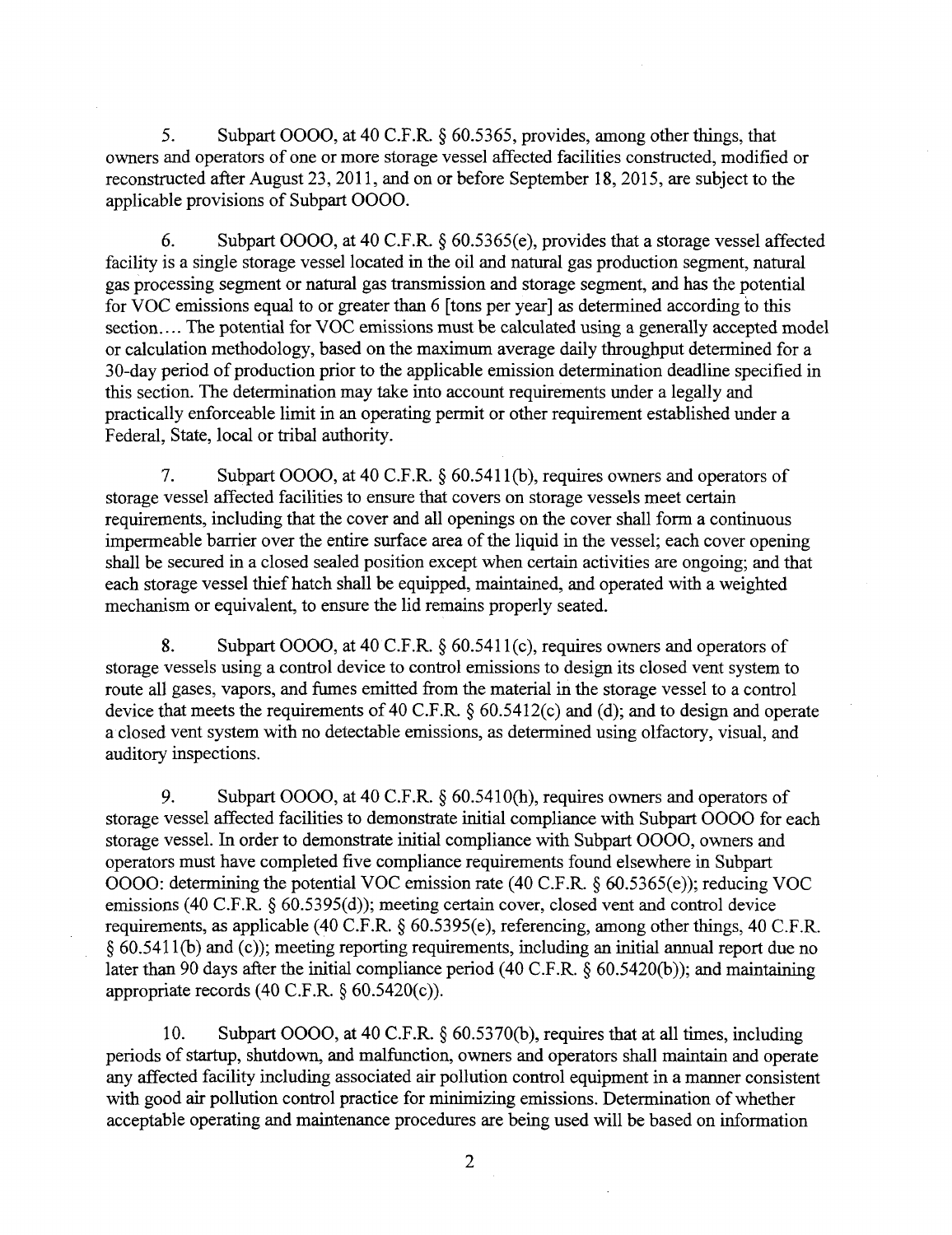## **UNITED STATES ENVIRONMENTAL PROTECTION AGENCY REGION 5**

| IN THE MATTER OF:                    |  |  |  |  |
|--------------------------------------|--|--|--|--|
|                                      |  |  |  |  |
| <b>Chesapeake Energy Corporation</b> |  |  |  |  |
| Chesapeake Exploration, L.L.C.       |  |  |  |  |
| Chesapeake Appalachia, L.L.C.        |  |  |  |  |
| Oklahoma City, Oklahoma              |  |  |  |  |
|                                      |  |  |  |  |
| Proceedings Pursuant to              |  |  |  |  |
| the Clean Air Act,                   |  |  |  |  |
| 42 U.S.C. §§ 7401 et seq.            |  |  |  |  |

## **FINDING OF VIOLATION**

**EPA-5-17-OH-06** 

### **FINDING OF VIOLATION**

 $\mathcal{E}$ 

The U.S. Environmental Protection Agency (EPA) is issuing this Finding of Violation (FOV) under Section 113(a)(3) of the Clean Air Act (CAA), 42 U.S.C. § 7413(a)(3). Based on available information and as explained below, EPA finds that Chesapeake Energy Corporation and its wholly owned subsidiaries Chesapeake Exploration, L.L.C. and Chesapeake Appalachia, L.L.C. (together, Chesapeake), are violating Section 111 of the CAA, 42 U.S.C. § 7411, and its implementing regulations.

#### **Statutory and Regulatory Authority**

1. The CAA is designed to, among other things, protect and enhance the quality of the nation's air so as to promote the public health and welfare and the productive capacity of its population. Section  $101(b)(1)$  of the CAA,  $40$  U.S.C.  $\S 7401(b)(1)$ .

2. Section 111(b) of the CAA, 42 U.S.C. § 7411(b), requires EPA to publish a list of categories of stationary sources of air pollution if those sources cause or contribute significantly to air pollution that may reasonably be anticipated to endanger public health or welfare, and to promulgate regulations establishing federal standards of performance for new sources within the source category. These emission standards are known as New Source Performance Standards (NSPS), and are codified at 40 C.F.R. Part 60.

3. The NSPS includes Standards of Performance for New Stationary Sources for Crude Oil and Natural Gas Production, Transmission and Distribution, found in 40 C.F.R. Part 60, Subpart 0000 ("Subpart 0000").

4. Subpart 0000, at 40 C.F.R. § 60.5430, among other things defines "storage vessel" as a tank or other vessel that contains an accumulation of crude oil, condensate, intermediate hydrocarbon liquids, or produced water, and that is constructed primarily of nonearthen materials (such as wood, concrete, steel, fiberglass, or plastic) which provide structural support.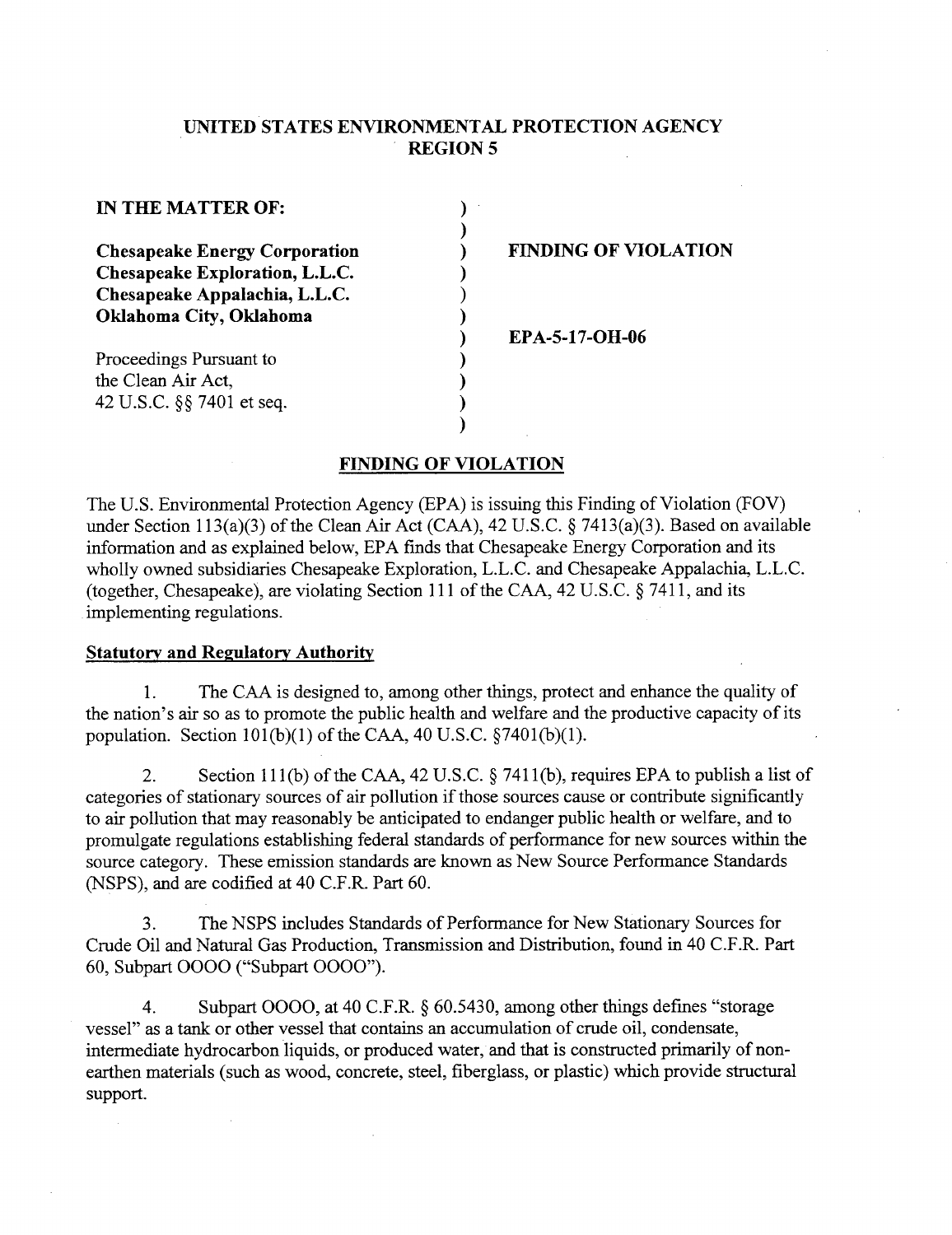available to EPA which may include but is not limited to, monitoring results, opacity observations, review of operating and maintenance procedures, and inspection of the source.

## **Relevant Factual Background**

11. In April and November 2015, EPA staff inspected and observed several oil and natural gas production well pads owned and operated by Chesapeake in Columbiana and Carroll counties in northeastern Ohio. These well pads include but are not limited to those identified in Attachment A to this FOV.

12. In June of 2015, EPA issued to Chesapeake an information request under Section 114 of the CAA.

13. On September 8, 2015, October 5, 2015, and February 25, 2016, Chesapeake responded to the information request. Chesapeake's responses to the information request included, among other things, emissions evaluations of the storage vessels at all the well pads listed in Attachment A.

14. Each of Chesapeake's well pads listed in Attachment A includes storage vessels that contain an accumulation of condensate or produced water, and that are constructed primarily of non-earthen materials.

15. Chesapeake's storage vessels at well pads listed in Attachment A were all constructed after August 23, 2011, but before September 18, 2015.

16. Chesapeake's storage vessels at all well pads listed in Attachment A had the potential for VOC emissions equal to or greater than six tons per year in their first 30 days of production.

17. During the April and November 2015 inspections EPA staff detected emissions from thief hatches or pressure relief devices on storage vessels at all the well pads listed in Attachment A.

## **Violations**

18. Chesapeake's storage vessels at well pads listed in Attachment A are subject to Subpart 0000, and based on the above described detectable emissions from storage vessels observed by EPA staff Chesapeake has failed to ensure that the covers on its storage vessels meet certain requirements, including that the covers and all openings shall form a continuous impermeable barrier over the entire surface area of the liquid in the vessel, and that each cover opening shall be secured in a closed, sealed position except when certain activities are ongoing, and therefore has violated 40 C.F.R. § 60.5411(b).

19. Based on the above described detectable emissions from storage vessels observed by EPA staff, Chesapeake has failed to design its closed vent systems to route all gases, vapors and fumes emitted from the material in the storage vessels to a control device, and to design and

3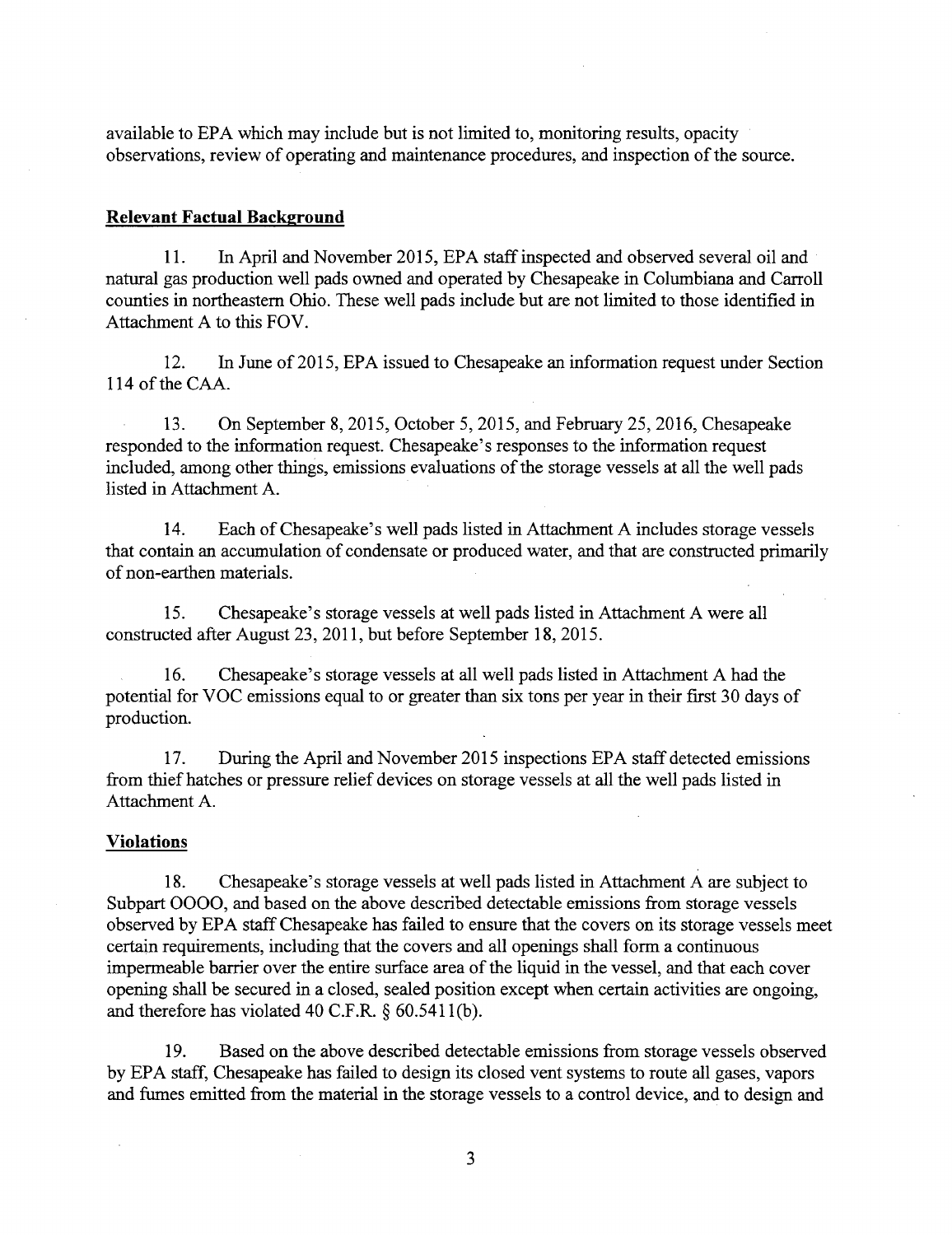operate closed vent systems with no detectable emissions, as determined using olfactory, visual, and auditory inspections, and therefore has violated 40 C.F.R.  $\delta$  60.5411(c).

20. Based on, among other things, Chesapeake's failure to meet certain cover, closed vent and control device requirements, demonstrated by the above described detectable emissions from storage vessels observed by EPA staff, Chesapeake has failed to demonstrate initial compliance at its storage vessel affected facilities listed in Attachment A, and therefore has violated 40 C.F.R. § 60.5410(h).

21. Based on the above described detectable emissions from storage vessels observed by EPA staff during the April and November 2015 inspections, Chesapeake failed to operate its storage vessel affected facilities listed in Attachment A in a manner consistent with good air pollution control practice for minimizing emissions, and therefore has violated 40 C.F.R. § 60.5370(b).

## **Environmental Impact of Violations**

22. These violations have caused or can cause excess emissions of VOC and methane.

23. Excess VOC emissions can cause eye, nose, and throat irritation, headaches, loss of coordination, nausea and damage to liver, kidney and the central nervous system.

24. VOC emissions are a precursor to ground-level ozone. Breathing ozone contributes to a variety of health problems including chest pain, coughing, throat irritation and congestion. It can worsen bronchitis, emphysema, and asthma. Ground-level ozone also can reduce lung function and inflame lung tissue.

25. Methane is a potent greenhouse gas, and emissions of methane contribute to climate change.

*I'lJilil*  Date ' ' Edward Nam

**Director** Air and Radiation Division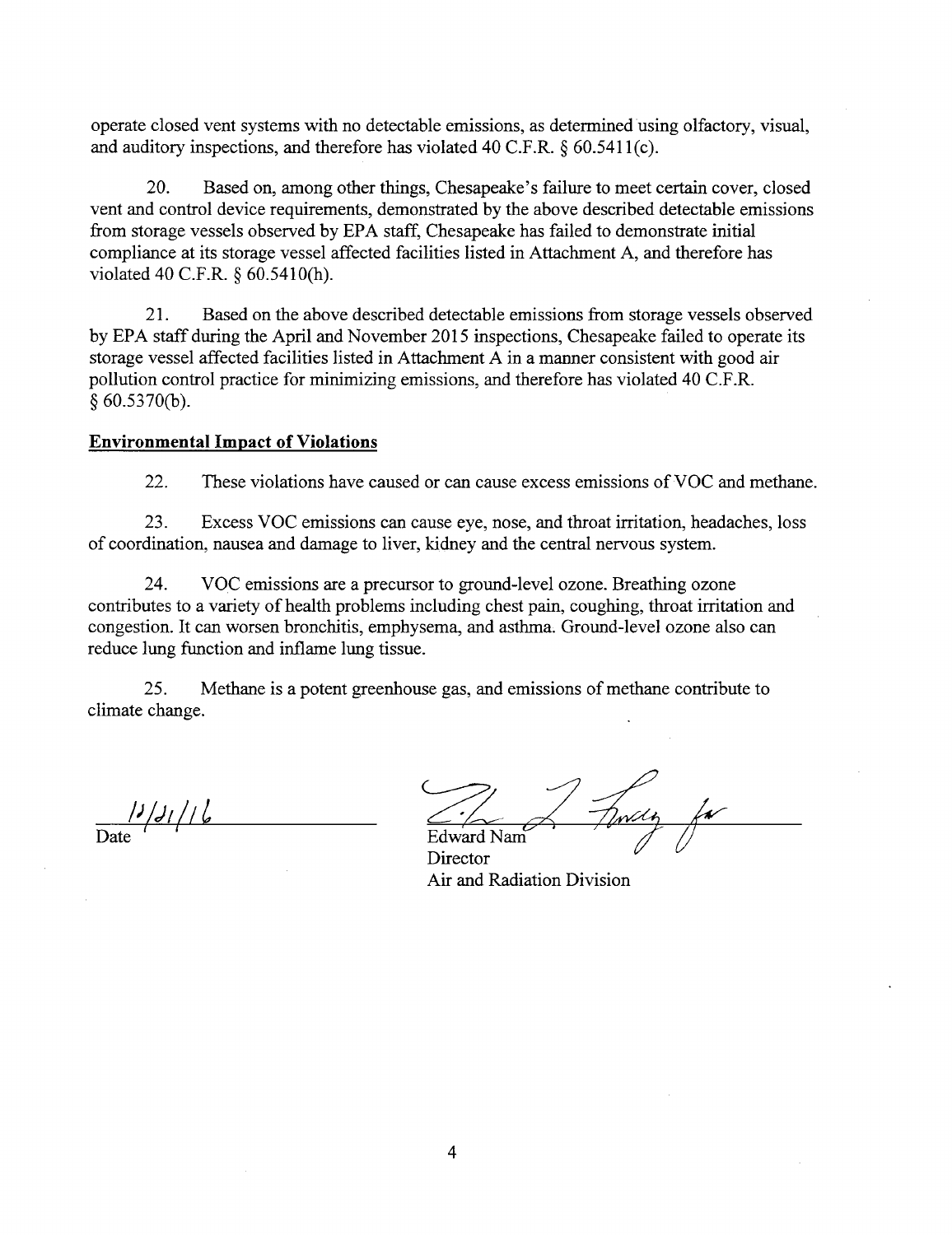## ATTACHMENT A

| <b>Facility Air</b><br>Permit ID | Well<br>Facility<br>Name | <b>Wells Supplying the Facility</b>                                                                                                                                        | <b>GPS</b><br>Latitude | <b>GPS</b><br>Longitude | County     |
|----------------------------------|--------------------------|----------------------------------------------------------------------------------------------------------------------------------------------------------------------------|------------------------|-------------------------|------------|
| 02-15-00-2008                    | Altenhof                 | ALTENHOF 10-15-4<br>3H                                                                                                                                                     | 40.79199               | $-80.91016$             | Columbiana |
| $02 - 10 - 00 - 2010$            | Burry                    | <b>BURRY 20-14-4</b><br>6H                                                                                                                                                 | 40.68209               | $-80.93888$             | Carroll    |
|                                  |                          | 8H<br><b>BURRY 20-14-4</b>                                                                                                                                                 |                        |                         |            |
| 02-10-00-2007                    | Coniglio                 | CONIGLIO 7-14-4<br>1H                                                                                                                                                      | 40.71615               | $-80.95917$             | Carroll    |
|                                  |                          | CONIGLIO 7-14-4<br>3H                                                                                                                                                      |                        |                         |            |
|                                  |                          | CONIGLIO 7-14-4<br>6H                                                                                                                                                      |                        |                         |            |
| $02 - 15 - 04 - 2010$            | D & B<br>Kibler          | 1H<br>D & B KIBLER 29-15-4                                                                                                                                                 | 40.74539               | $-80.94060$             | Columbiana |
| 02-15-04-2006                    | Frank<br>Zehentbauer     | FRANK ZEHENTBAUER 26-15-4<br>10H<br>FRANK ZEHENTBAUER 26-15-4<br>3H                                                                                                        | 40.74710               | $-80.88757$             | Columbiana |
| 02-10-00-2022                    | Hawk                     | <b>HAWK 2-15-5</b><br>1H<br><b>HAWK 2-15-5</b><br>8 <sub>H</sub>                                                                                                           | 40.71354               | $-81.00489$             | Carroll    |
| 02-15-00-2015                    | Huffman<br>Trust         | HUFFMAN TRUST 36-16-4<br>10H<br>HUFFMAN TRUST 36-16-4<br>1H                                                                                                                | 40.82166               | $-80.87260$             | Columbiana |
| $02 - 10 - 00 - 2028$            | Jeffery                  | <b>JEFFERY 2-15-5</b><br>10H<br><b>JEFFERY 2-15-5</b><br>5H                                                                                                                | 40.71903               | $-80.99543$             | Carroll    |
| $02 - 15 - 04 - 2008$            | Judy Brown               | JUDY BROWN 27-15-4<br>3H<br>JUDY BROWN 27-15-4<br>6H                                                                                                                       | 40.74896               | $-80.90241$             | Columbiana |
| 02-10-00-2067                    | Leslie                   | LESLIE 9-14-4<br>8H                                                                                                                                                        | 40.71398               | $-80.93334$             | Carroll    |
| $02 - 10 - 00 - 2011$            | Lozier                   | LOZIER 14-15-5<br>1H<br>205H<br><b>LOZIER 14-15-5</b><br>3H<br><b>LOZIER 14-15-5</b><br>5H<br>LOZIER 14-15-5<br>6H<br><b>LOZIER 14-15-5</b><br><b>LOZIER 14-15-5</b><br>8H | 40.68600               | $-81.00468$             | Carroll    |
| $02 - 10 - 00 - 2035$            | Mills                    | <b>MILLS 1-15-5</b><br>1H<br><b>MILLS 1-15-5</b><br>8H                                                                                                                     | 40.71447               | $-80.97755$             | Carroll    |
| 02-15-06-2011                    | Mrugala                  | MRUGALA 6-14-3<br>10H                                                                                                                                                      | 40.81007               | $-80.85040$             | Columbiana |
| $02 - 10 - 00 - 2063$            | Pidgeon                  | <b>PIDGEON A 22-15-5</b><br>5H<br><b>PIDGEON A 22-15-5</b><br>6H                                                                                                           | 40.67978               | $-81.01440$             | Carroll    |
| $02 - 15 - 00 - 2005$            | Trebilcock               | TREBILCOCK 25-15-4<br>1H<br>TREBILCOCK SOUTH 25-15-4<br>8H                                                                                                                 | 40.75053               | $-80.86457$             | Columbiana |